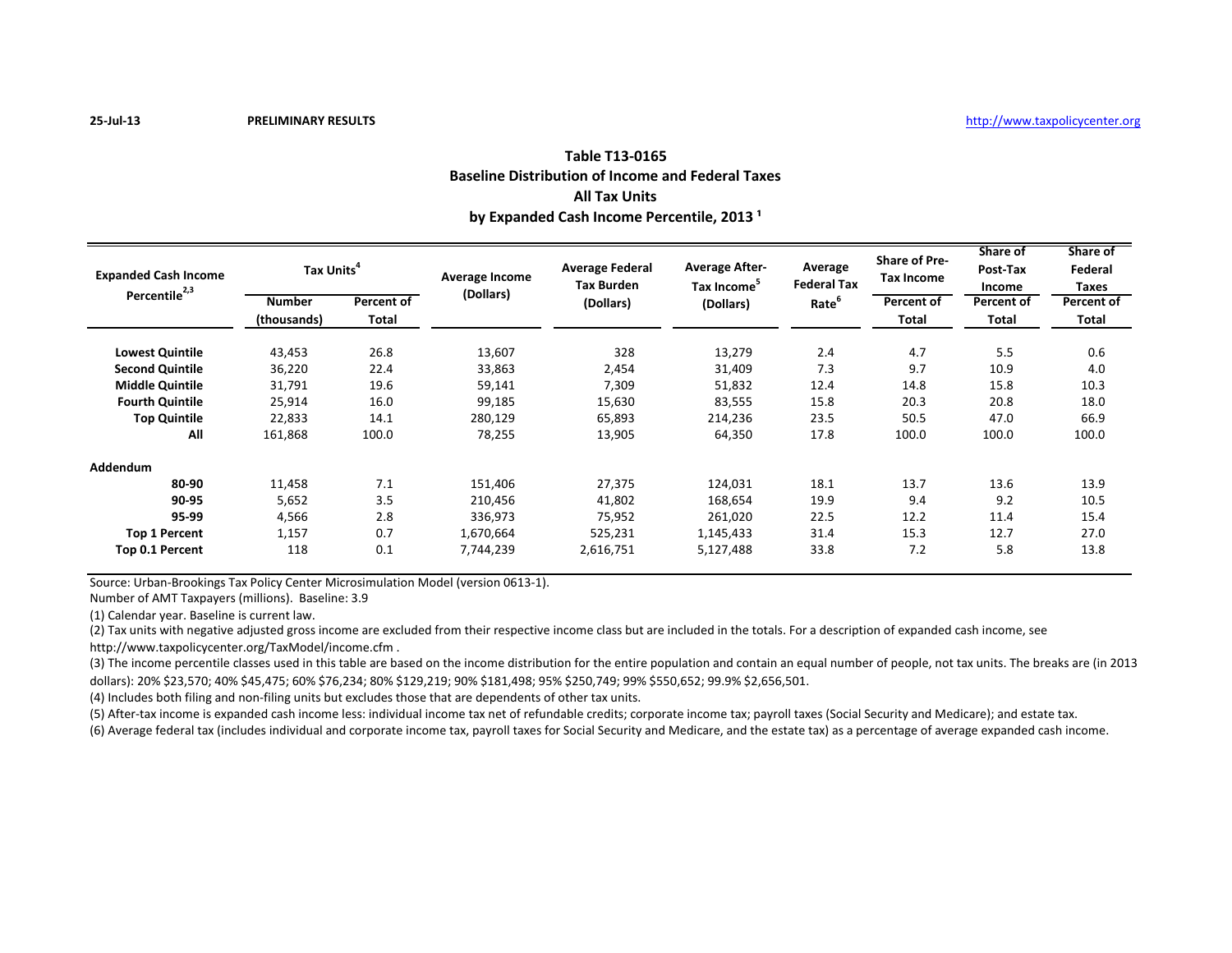### **Table T13-0165 Baseline Distribution of Income and Federal Taxes All Tax Units** by Expanded Cash Income Percentile Adjusted for Family Size, 2013<sup>1</sup>

| <b>Expanded Cash Income</b><br>Percentile <sup>2,3</sup> | Tax Units <sup>4</sup>       |                     | <b>Average Income</b> | <b>Average Federal</b><br><b>Tax Burden</b> | <b>Average After-</b><br>Tax Income | Average<br><b>Federal Tax</b> | <b>Share of Pre-</b><br><b>Tax Income</b> | Share of<br>Post-Tax<br>Income | Share of<br>Federal<br>Taxes |
|----------------------------------------------------------|------------------------------|---------------------|-----------------------|---------------------------------------------|-------------------------------------|-------------------------------|-------------------------------------------|--------------------------------|------------------------------|
|                                                          | <b>Number</b><br>(thousands) | Percent of<br>Total | (Dollars)             | (Dollars)                                   | (Dollars)                           | Rate                          | Percent of<br><b>Total</b>                | Percent of<br>Total            | Percent of<br><b>Total</b>   |
| <b>Lowest Quintile</b>                                   | 35,392                       | 21.9                | 12,825                | $-175$                                      | 13,000                              | $-1.4$                        | 3.6                                       | 4.4                            | $-0.3$                       |
| <b>Second Quintile</b>                                   | 33,448                       | 20.7                | 30,192                | 1,478                                       | 28,713                              | 4.9                           | 8.0                                       | 9.2                            | 2.2                          |
| <b>Middle Quintile</b>                                   | 32,041                       | 19.8                | 52,187                | 5,719                                       | 46,468                              | 11.0                          | 13.2                                      | 14.3                           | 8.1                          |
| <b>Fourth Quintile</b>                                   | 30,041                       | 18.6                | 85,744                | 13,126                                      | 72,618                              | 15.3                          | 20.3                                      | 20.9                           | 17.5                         |
| <b>Top Quintile</b>                                      | 29,288                       | 18.1                | 237,391               | 55,457                                      | 181,934                             | 23.4                          | 54.9                                      | 51.2                           | 72.2                         |
| All                                                      | 161,868                      | 100.0               | 78,255                | 13,905                                      | 64,350                              | 17.8                          | 100.0                                     | 100.0                          | 100.0                        |
| <b>Addendum</b>                                          |                              |                     |                       |                                             |                                     |                               |                                           |                                |                              |
| 80-90                                                    | 14,703                       | 9.1                 | 129,165               | 23,420                                      | 105,745                             | 18.1                          | 15.0                                      | 14.9                           | 15.3                         |
| 90-95                                                    | 7,301                        | 4.5                 | 180,403               | 36,320                                      | 144,083                             | 20.1                          | 10.4                                      | 10.1                           | 11.8                         |
| 95-99                                                    | 5,877                        | 3.6                 | 291,060               | 65,052                                      | 226,008                             | 22.4                          | 13.5                                      | 12.8                           | 17.0                         |
| <b>Top 1 Percent</b>                                     | 1,407                        | 0.9                 | 1,439,501             | 449,345                                     | 990,156                             | 31.2                          | 16.0                                      | 13.4                           | 28.1                         |
| Top 0.1 Percent                                          | 140                          | 0.1                 | 6,826,695             | 2,306,772                                   | 4,519,923                           | 33.8                          | 7.6                                       | 6.1                            | 14.4                         |

Source: Urban-Brookings Tax Policy Center Microsimulation Model (version 0613-1).

(1) Calendar year. Baseline is current law.

(2) Tax units with negative adjusted gross income are excluded from their respective income class but are included in the totals. For a description of expanded cash income, see

http://www.taxpolicycenter.org/TaxModel/income.cfm .

(3) The income percentile classes used in this table are based on the income distribution for the entire population and contain an equal number of people, not tax units. The breaks are (in 2012 dollars): 20% \$18,394; 40% \$37,031; 60% \$64,095; 80% \$107,801; 90% \$153,038; 95% \$210,659; 99% \$519,907; 99.9% \$2,428,232.

(4) Includes both filing and non-filing units but excludes those that are dependents of other tax units.

(5) After-tax income is expanded cash income less: individual income tax net of refundable credits; corporate income tax; payroll taxes (Social Security and Medicare); and estate tax.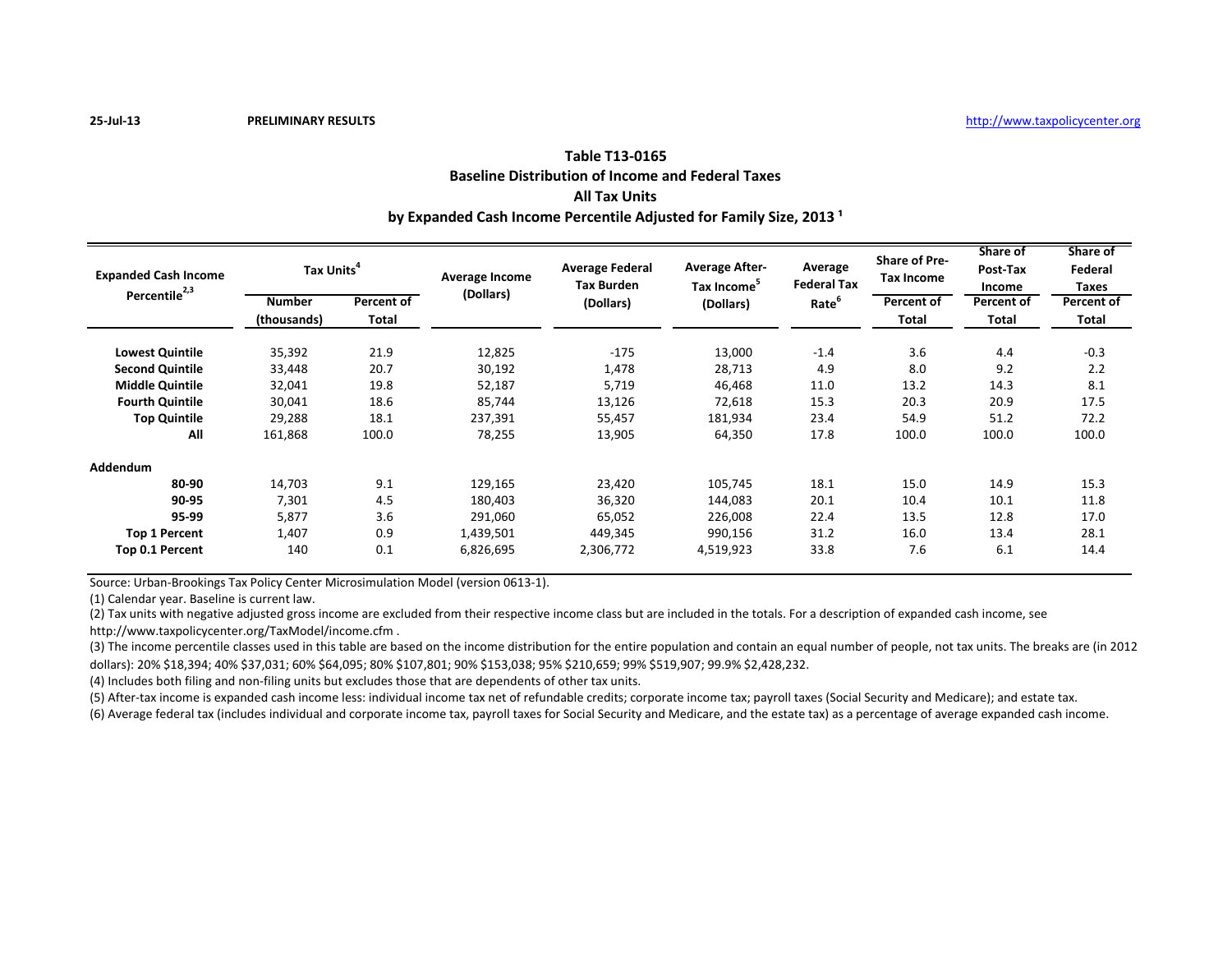### **Table T13-0165 Baseline Distribution of Income and Federal Taxes Single Tax Units** by Expanded Cash Income Percentile Adjusted for Family Size, 2013<sup>1</sup>

| <b>Expanded Cash Income</b><br>Percentile <sup>2,3</sup> | Tax Units <sup>4</sup>       |                     | <b>Average Income</b> | <b>Average Federal</b><br><b>Tax Burden</b> | <b>Average After-</b><br>Tax Income | Average<br><b>Federal Tax</b> | <b>Share of Pre-</b><br><b>Tax Income</b> | Share of<br>Post-Tax<br>Income | Share of<br>Federal<br>Taxes |
|----------------------------------------------------------|------------------------------|---------------------|-----------------------|---------------------------------------------|-------------------------------------|-------------------------------|-------------------------------------------|--------------------------------|------------------------------|
|                                                          | <b>Number</b><br>(thousands) | Percent of<br>Total | (Dollars)             | (Dollars)                                   | (Dollars)                           | Rate                          | Percent of<br><b>Total</b>                | Percent of<br>Total            | Percent of<br><b>Total</b>   |
| <b>Lowest Quintile</b>                                   | 22,305                       | 29.9                | 10,116                | 409                                         | 9,708                               | 4.0                           | 7.3                                       | 8.4                            | 1.7                          |
| <b>Second Quintile</b>                                   | 17,845                       | 23.9                | 23,019                | 1,817                                       | 21,201                              | 7.9                           | 13.3                                      | 14.8                           | 6.1                          |
| <b>Middle Quintile</b>                                   | 14,344                       | 19.2                | 38,794                | 5,088                                       | 33,707                              | 13.1                          | 18.0                                      | 18.9                           | 13.7                         |
| <b>Fourth Quintile</b>                                   | 11,202                       | 15.0                | 60,964                | 10,760                                      | 50,203                              | 17.7                          | 22.1                                      | 21.9                           | 22.7                         |
| <b>Top Quintile</b>                                      | 8,036                        | 10.8                | 151,807               | 36,783                                      | 115,024                             | 24.2                          | 39.4                                      | 36.1                           | 55.5                         |
| All                                                      | 74,543                       | 100.0               | 41,539                | 7,140                                       | 34,399                              | 17.2                          | 100.0                                     | 100.0                          | 100.0                        |
| <b>Addendum</b>                                          |                              |                     |                       |                                             |                                     |                               |                                           |                                |                              |
| 80-90                                                    | 4,356                        | 5.8                 | 90,056                | 18,208                                      | 71,847                              | 20.2                          | 12.7                                      | 12.2                           | 14.9                         |
| 90-95                                                    | 1,927                        | 2.6                 | 125,453               | 27,585                                      | 97,867                              | 22.0                          | 7.8                                       | 7.4                            | 10.0                         |
| 95-99                                                    | 1,437                        | 1.9                 | 202,619               | 46,393                                      | 156,227                             | 22.9                          | 9.4                                       | 8.8                            | 12.5                         |
| <b>Top 1 Percent</b>                                     | 317                          | 0.4                 | 930,503               | 304,476                                     | 626,028                             | 32.7                          | 9.5                                       | 7.7                            | 18.1                         |
| Top 0.1 Percent                                          | 28                           | 0.0                 | 4,803,374             | 1,763,142                                   | 3,040,232                           | 36.7                          | 4.4                                       | 3.3                            | 9.3                          |

Source: Urban-Brookings Tax Policy Center Microsimulation Model (version 0613-1).

(1) Calendar year. Baseline is current law.

(2) Tax units with negative adjusted gross income are excluded from their respective income class but are included in the totals. For a description of expanded cash income, see

http://www.taxpolicycenter.org/TaxModel/income.cfm .

(3) The income percentile classes used in this table are based on the income distribution for the entire population and contain an equal number of people, not tax units. The breaks are (in 2012 dollars): 20% \$18,394; 40% \$37,031; 60% \$64,095; 80% \$107,801; 90% \$153,038; 95% \$210,659; 99% \$519,907; 99.9% \$2,428,232.

(4) Includes both filing and non-filing units but excludes those that are dependents of other tax units.

(5) After-tax income is expanded cash income less: individual income tax net of refundable credits; corporate income tax; payroll taxes (Social Security and Medicare); and estate tax.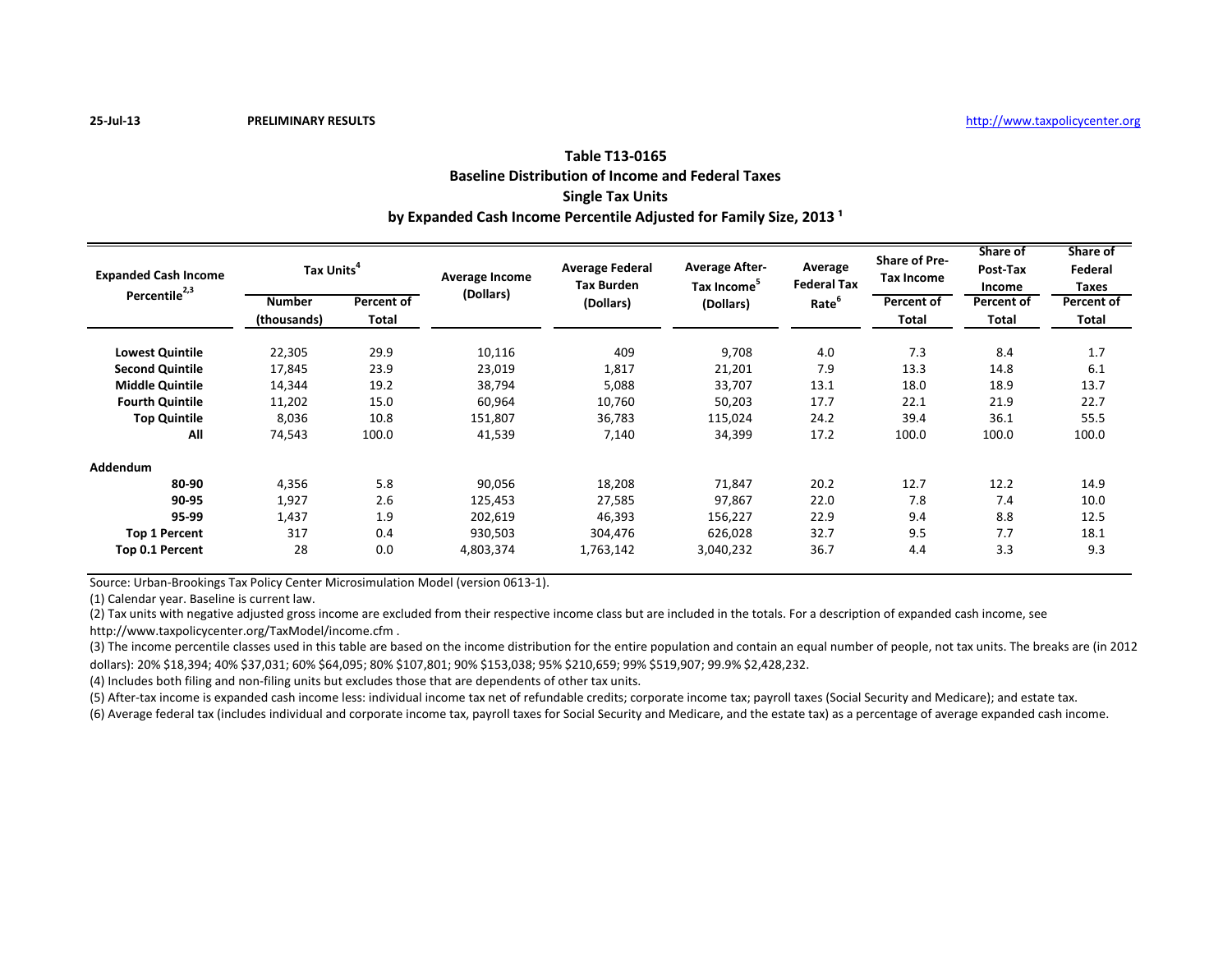## **Table T13-0165 Baseline Distribution of Income and Federal Taxes Married Tax Units Filing Jointly** by Expanded Cash Income Percentile Adjusted for Family Size, 2013<sup>1</sup>

| <b>Expanded Cash Income</b><br>Percentile <sup>2,3</sup> | Tax Units <sup>4</sup>       |                            | Average Income | <b>Average Federal</b><br><b>Tax Burden</b> | <b>Average After-</b><br>Tax Income <sup>5</sup> | Average<br><b>Federal Tax</b> | <b>Share of Pre-</b><br><b>Tax Income</b> | Share of<br>Post-Tax<br>Income | Share of<br>Federal<br>Taxes |
|----------------------------------------------------------|------------------------------|----------------------------|----------------|---------------------------------------------|--------------------------------------------------|-------------------------------|-------------------------------------------|--------------------------------|------------------------------|
|                                                          | <b>Number</b><br>(thousands) | Percent of<br><b>Total</b> | (Dollars)      | (Dollars)                                   | (Dollars)                                        | Rate <sup>6</sup>             | Percent of<br><b>Total</b>                | Percent of<br>Total            | Percent of<br><b>Total</b>   |
| <b>Lowest Quintile</b>                                   | 5,294                        | 8.7                        | 18,075         | $-505$                                      | 18,580                                           | $-2.8$                        | 1.2                                       | 1.5                            | $-0.2$                       |
| <b>Second Quintile</b>                                   | 7,954                        | 13.0                       | 40,674         | 1,490                                       | 39,185                                           | 3.7                           | 3.9                                       | 4.7                            | 0.8                          |
| <b>Middle Quintile</b>                                   | 11,997                       | 19.7                       | 66,527         | 6,225                                       | 60,303                                           | 9.4                           | 9.7                                       | 10.8                           | 4.8                          |
| <b>Fourth Quintile</b>                                   | 15,517                       | 25.4                       | 104,948        | 14,874                                      | 90,074                                           | 14.2                          | 19.8                                      | 20.9                           | 14.8                         |
| <b>Top Quintile</b>                                      | 19,633                       | 32.2                       | 275,195        | 63,507                                      | 211,687                                          | 23.1                          | 65.5                                      | 62.2                           | 79.7                         |
| All                                                      | 61,004                       | 100.0                      | 135,183        | 25,656                                      | 109,527                                          | 19.0                          | 100.0                                     | 100.0                          | 100.0                        |
| <b>Addendum</b>                                          |                              |                            |                |                                             |                                                  |                               |                                           |                                |                              |
| 80-90                                                    | 9,382                        | 15.4                       | 148,915        | 25,902                                      | 123,013                                          | 17.4                          | 16.9                                      | 17.3                           | 15.5                         |
| 90-95                                                    | 5,047                        | 8.3                        | 203,342        | 39,811                                      | 163,532                                          | 19.6                          | 12.4                                      | 12.4                           | 12.8                         |
| 95-99                                                    | 4,180                        | 6.9                        | 324,496        | 71,869                                      | 252,627                                          | 22.2                          | 16.5                                      | 15.8                           | 19.2                         |
| <b>Top 1 Percent</b>                                     | 1,024                        | 1.7                        | 1,584,407      | 490,503                                     | 1,093,904                                        | 31.0                          | 19.7                                      | 16.8                           | 32.1                         |
| Top 0.1 Percent                                          | 103                          | 0.2                        | 7,308,289      | 2,439,687                                   | 4,868,602                                        | 33.4                          | 9.2                                       | 7.5                            | 16.1                         |

Source: Urban-Brookings Tax Policy Center Microsimulation Model (version 0613-1).

(1) Calendar year. Baseline is current law.

(2) Tax units with negative adjusted gross income are excluded from their respective income class but are included in the totals. For a description of expanded cash income, see

http://www.taxpolicycenter.org/TaxModel/income.cfm .

(3) The income percentile classes used in this table are based on the income distribution for the entire population and contain an equal number of people, not tax units. The breaks are (in 2012 dollars): 20% \$18,394; 40% \$37,031; 60% \$64,095; 80% \$107,801; 90% \$153,038; 95% \$210,659; 99% \$519,907; 99.9% \$2,428,232.

(4) Includes both filing and non-filing units but excludes those that are dependents of other tax units.

(5) After-tax income is expanded cash income less: individual income tax net of refundable credits; corporate income tax; payroll taxes (Social Security and Medicare); and estate tax.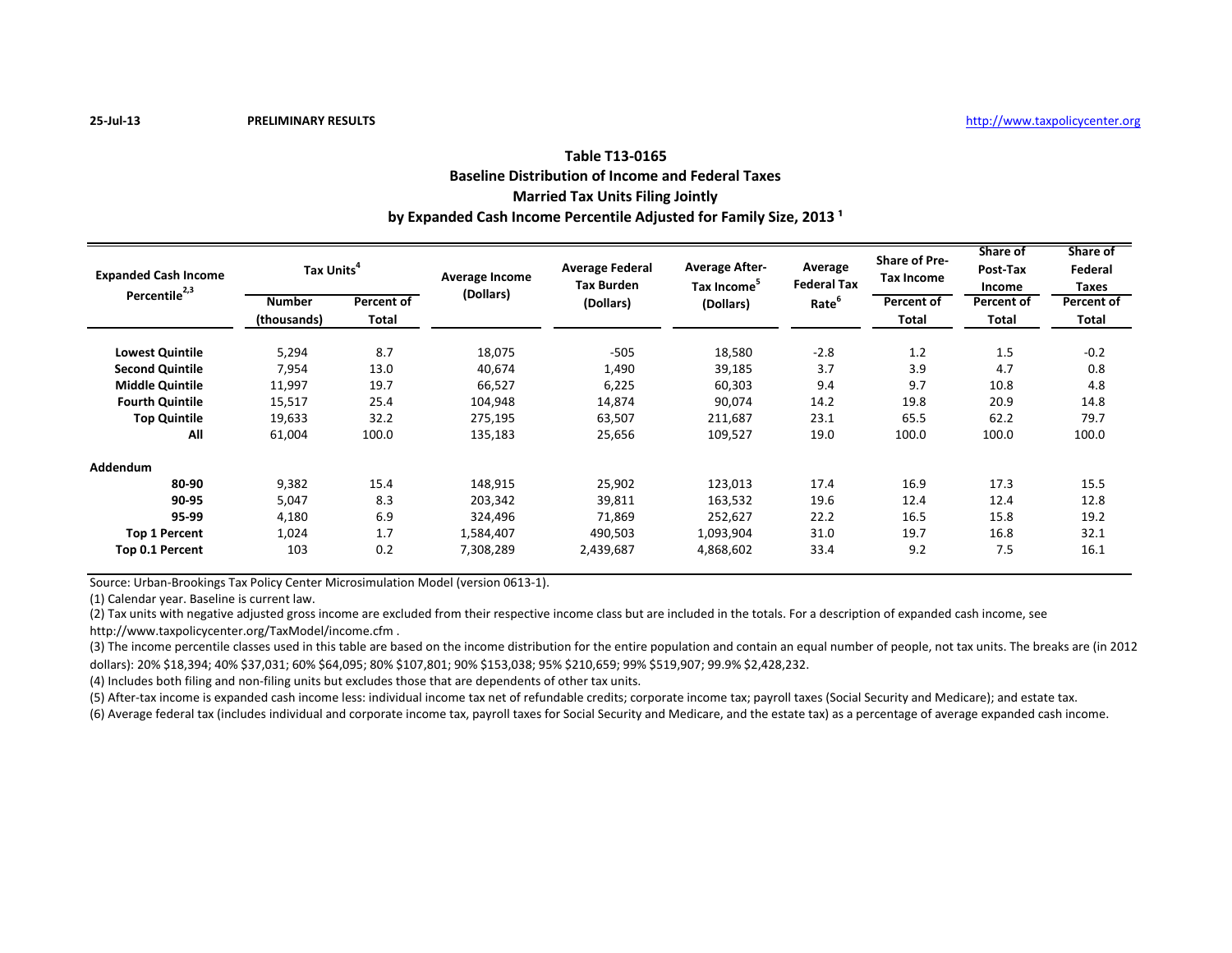## **Table T13-0165 Baseline Distribution of Income and Federal Taxes Head of Household Tax Units** by Expanded Cash Income Percentile Adjusted for Family Size, 2013<sup>1</sup>

| <b>Expanded Cash Income</b> | Tax Units <sup>4</sup> |            | Average Income | <b>Average Federal</b><br><b>Tax Burden</b> | <b>Average After-</b><br>Tax Income | Average<br><b>Federal Tax</b> | <b>Share of Pre-</b><br><b>Tax Income</b> | Share of<br>Post-Tax<br>Income | Share of<br>Federal<br><b>Taxes</b> |
|-----------------------------|------------------------|------------|----------------|---------------------------------------------|-------------------------------------|-------------------------------|-------------------------------------------|--------------------------------|-------------------------------------|
| Percentile <sup>2,3</sup>   | <b>Number</b>          | Percent of | (Dollars)      | (Dollars)                                   | (Dollars)                           | Rate                          | Percent of                                | Percent of                     | Percent of                          |
|                             | (thousands)            | Total      |                |                                             |                                     |                               | <b>Total</b>                              | Total                          | <b>Total</b>                        |
| <b>Lowest Quintile</b>      | 7,521                  | 32.2       | 17,215         | $-1,715$                                    | 18,931                              | $-10.0$                       | 11.9                                      | 14.4                           | $-12.8$                             |
| <b>Second Quintile</b>      | 7,125                  | 30.5       | 36,615         | 489                                         | 36,126                              | 1.3                           | 23.9                                      | 26.0                           | 3.4                                 |
| <b>Middle Quintile</b>      | 4,946                  | 21.2       | 57,427         | 6,223                                       | 51,204                              | 10.8                          | 26.0                                      | 25.6                           | 30.5                                |
| <b>Fourth Quintile</b>      | 2,562                  | 11.0       | 83,647         | 13,285                                      | 70,363                              | 15.9                          | 19.6                                      | 18.2                           | 33.7                                |
| <b>Top Quintile</b>         | 1,068                  | 4.6        | 187,116        | 42,665                                      | 144,451                             | 22.8                          | 18.3                                      | 15.6                           | 45.1                                |
| All                         | 23,390                 | 100.0      | 46,690         | 4,322                                       | 42,368                              | 9.3                           | 100.0                                     | 100.0                          | 100.0                               |
| <b>Addendum</b>             |                        |            |                |                                             |                                     |                               |                                           |                                |                                     |
| 80-90                       | 664                    | 2.8        | 122,782        | 24,181                                      | 98,601                              | 19.7                          | 7.5                                       | 6.6                            | 15.9                                |
| 90-95                       | 187                    | 0.8        | 164,513        | 34,530                                      | 129,982                             | 21.0                          | 2.8                                       | 2.5                            | 6.4                                 |
| 95-99                       | 186                    | 0.8        | 252,474        | 57,252                                      | 195,222                             | 22.7                          | 4.3                                       | 3.7                            | 10.5                                |
| <b>Top 1 Percent</b>        | 31                     | 0.1        | 1,327,601      | 405,934                                     | 921,667                             | 30.6                          | 3.7                                       | 2.8                            | 12.3                                |
| Top 0.1 Percent             | 3                      | 0.0        | 6,371,756      | 2,118,089                                   | 4,253,666                           | 33.2                          | 1.7                                       | 1.3                            | 6.1                                 |

Source: Urban-Brookings Tax Policy Center Microsimulation Model (version 0613-1).

(1) Calendar year. Baseline is current law.

(2) Tax units with negative adjusted gross income are excluded from their respective income class but are included in the totals. For a description of expanded cash income, see

http://www.taxpolicycenter.org/TaxModel/income.cfm .

(3) The income percentile classes used in this table are based on the income distribution for the entire population and contain an equal number of people, not tax units. The breaks are (in 2012 dollars): 20% \$18,394; 40% \$37,031; 60% \$64,095; 80% \$107,801; 90% \$153,038; 95% \$210,659; 99% \$519,907; 99.9% \$2,428,232.

(4) Includes both filing and non-filing units but excludes those that are dependents of other tax units.

(5) After-tax income is expanded cash income less: individual income tax net of refundable credits; corporate income tax; payroll taxes (Social Security and Medicare); and estate tax.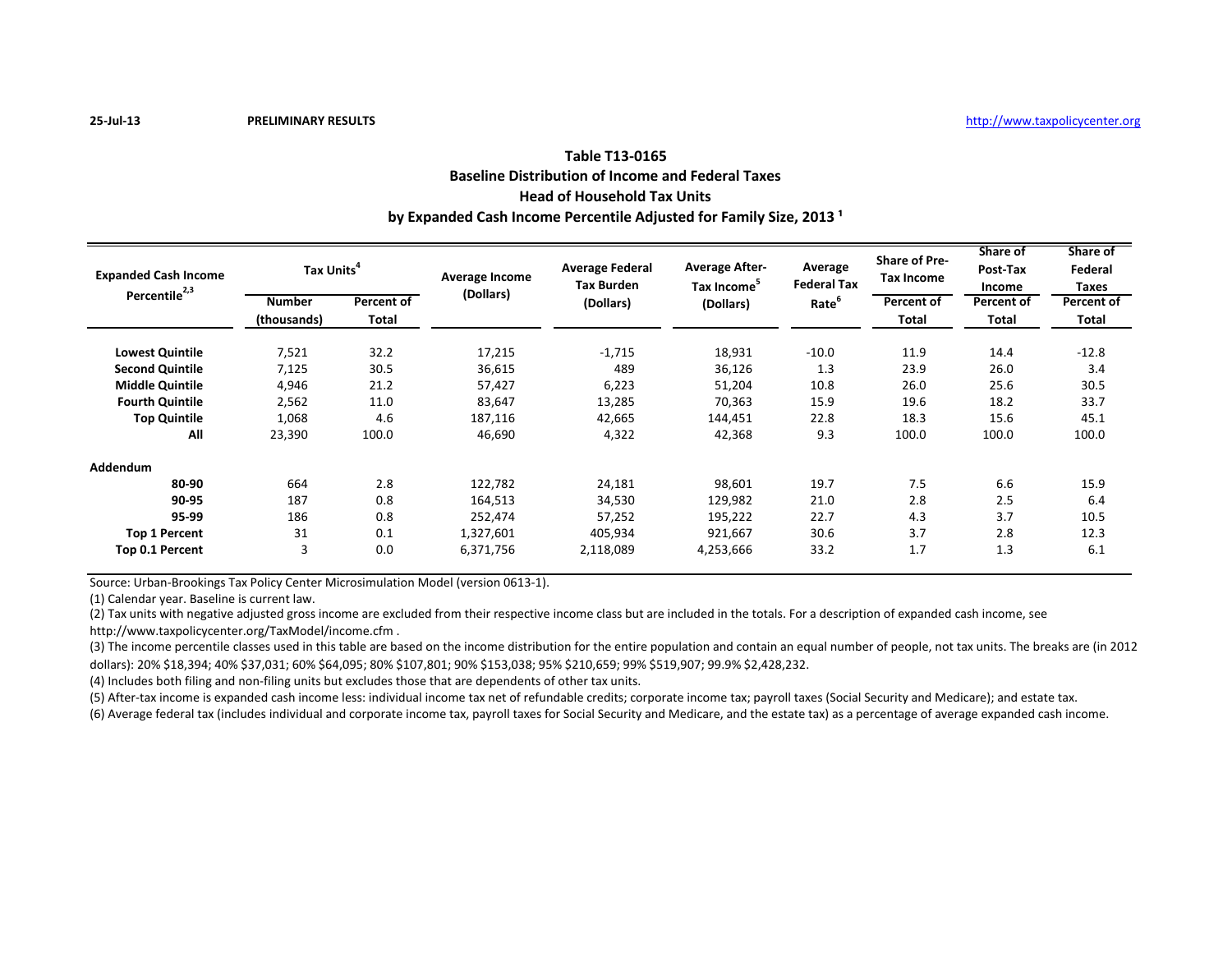# **Table T13-0165 Baseline Distribution of Income and Federal Taxes Tax Units with Children** by Expanded Cash Income Percentile Adjusted for Family Size, 2013<sup>1</sup>

| <b>Expanded Cash Income</b> | Tax Units <sup>4</sup>       |                            | Average Income | <b>Average Federal</b><br><b>Tax Burden</b> | <b>Average After-</b><br>Tax Income <sup>5</sup> | Average<br><b>Federal Tax</b> | <b>Share of Pre-</b><br><b>Tax Income</b> | Share of<br>Post-Tax<br>Income | Share of<br>Federal<br>Taxes |
|-----------------------------|------------------------------|----------------------------|----------------|---------------------------------------------|--------------------------------------------------|-------------------------------|-------------------------------------------|--------------------------------|------------------------------|
| Percentile <sup>2,3</sup>   | <b>Number</b><br>(thousands) | Percent of<br><b>Total</b> | (Dollars)      | (Dollars)                                   | (Dollars)                                        | Rate <sup>6</sup>             | Percent of<br><b>Total</b>                | Percent of<br>Total            | Percent of<br><b>Total</b>   |
| <b>Lowest Quintile</b>      | 10,332                       | 20.6                       | 18,148         | $-2,089$                                    | 20,237                                           | $-11.5$                       | 3.6                                       | 4.8                            | $-2.5$                       |
| <b>Second Quintile</b>      | 10,447                       | 20.8                       | 41,211         | 430                                         | 40,781                                           | 1.0                           | 8.3                                       | 9.8                            | 0.5                          |
| <b>Middle Quintile</b>      | 9,998                        | 19.9                       | 70,497         | 7,412                                       | 63,085                                           | 10.5                          | 13.5                                      | 14.6                           | 8.5                          |
| <b>Fourth Quintile</b>      | 9,999                        | 19.9                       | 114,607        | 17,252                                      | 97,354                                           | 15.1                          | 22.0                                      | 22.5                           | 19.8                         |
| <b>Top Quintile</b>         | 8,946                        | 17.8                       | 305,485        | 71,446                                      | 234,039                                          | 23.4                          | 52.5                                      | 48.3                           | 73.4                         |
| All                         | 50,143                       | 100.0                      | 103,783        | 17,357                                      | 86,426                                           | 16.7                          | 100.0                                     | 100.0                          | 100.0                        |
| <b>Addendum</b>             |                              |                            |                |                                             |                                                  |                               |                                           |                                |                              |
| 80-90                       | 4,639                        | 9.3                        | 168,937        | 30,463                                      | 138,474                                          | 18.0                          | 15.1                                      | 14.8                           | 16.2                         |
| 90-95                       | 2,201                        | 4.4                        | 236,967        | 47,235                                      | 189,732                                          | 19.9                          | 10.0                                      | 9.6                            | 11.9                         |
| 95-99                       | 1,677                        | 3.3                        | 382,258        | 87,528                                      | 294,730                                          | 22.9                          | 12.3                                      | 11.4                           | 16.9                         |
| <b>Top 1 Percent</b>        | 429                          | 0.9                        | 1,833,020      | 575,809                                     | 1,257,211                                        | 31.4                          | 15.1                                      | 12.5                           | 28.4                         |
| Top 0.1 Percent             | 42                           | 0.1                        | 8,374,441      | 2,812,342                                   | 5,562,099                                        | 33.6                          | 6.7                                       | 5.4                            | 13.5                         |

Source: Urban-Brookings Tax Policy Center Microsimulation Model (version 0613-1).

Note: Tax units with children are those claiming an exemption for children at home or away from home.

(1) Calendar year. Baseline is current law.

(2) Tax units with negative adjusted gross income are excluded from their respective income class but are included in the totals. For a description of expanded cash income, see http://www.taxpolicycenter.org/TaxModel/income.cfm .

(3) The income percentile classes used in this table are based on the income distribution for the entire population and contain an equal number of people, not tax units. The breaks are (in 2012 dollars): 20% \$18,394; 40% \$37,031; 60% \$64,095; 80% \$107,801; 90% \$153,038; 95% \$210,659; 99% \$519,907; 99.9% \$2,428,232.

(4) Includes both filing and non-filing units but excludes those that are dependents of other tax units.

(5) After-tax income is expanded cash income less: individual income tax net of refundable credits; corporate income tax; payroll taxes (Social Security and Medicare); and estate tax.